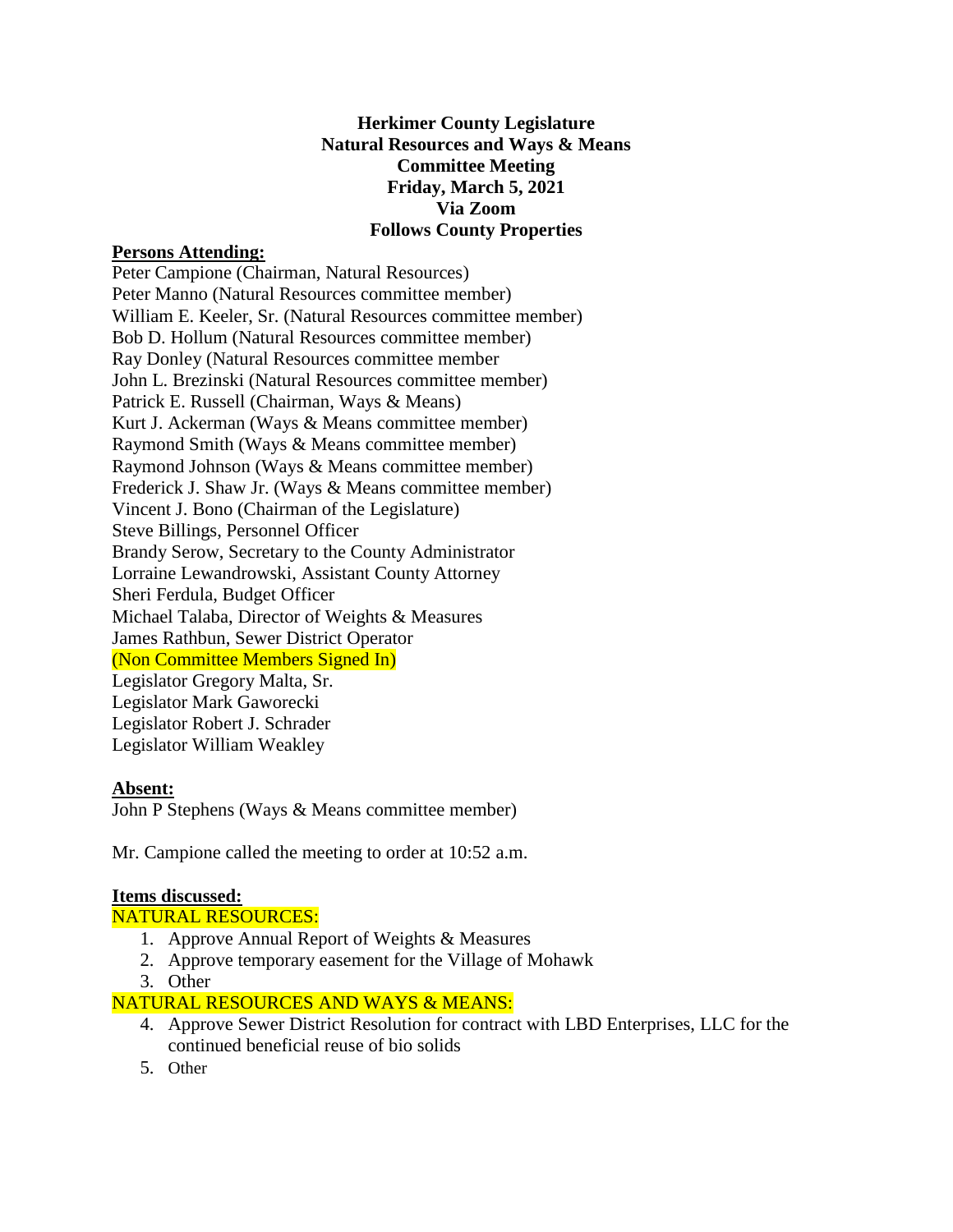# **Committee Vote Record**

NATURAL RESOURCES:

Mr. Campione: "First on the agenda is to approve the Annual Report of Weights and Measures. Do I have a motion?"

Item #1 – On motion of Mr. Keeler, seconded by Mr. Donley for the Natural Resources Committee, Item #1 was voted on, approved and moved for Resolution. Unanimous.

Mr. Campione: "Going on to the next item on the agenda is approve the temporary easement for the Village of Mohawk. This is the Village of Mohawk sewer line that will be in an easement area belonging to the Sewer District. It is about eleven hundred feet long, twenty feet wide and it will last until December 31, 2021 in order to give the Village enough time to lay the line. Lorraine, are you on? Can you give a little information on this?"

Lorraine Lewandrowski: "Yes. So this was a request. The DEC is involved. They wanted to have an easement that is surveyed and in a specific area so it will be twenty feet wide. The goal is to replace a current sewer line that some how goes under Fulmer Creek. I don't know how that is but there are environmental concerns there. This will be a sewer line that will come in the back of the plant where the infiltration system is. I would also ask that they fully insure us and hold us harmless for any injuries, claims and damage, whatever in the easement. The engineer for the project drew me a map of the exact easement area which I could forward to any of you if you would like to see a copy. That's all I have."

Mr. Campione: "Thank you. Do I have a motion?"

Item #2 – On motion of Mr. Hollum, seconded by Mr. Donley for the Natural Resources Committee, Item #2 was voted on, approved and moved for Resolution. Unanimous.

Item  $#3 - N/A$ .

# NATURAL RESOURCES AND WAYS & MEANS:

Mr. Campione: "Moving on, next on the agenda is approve the Sewer District Resolution for a contract with LBD Enterprises, LLC for the continued beneficial reuse of the bio solids. Mr. Rathbun, are you on? Can you give us just a little information on this?"

James Rathbun: "We had a ten year contract for the beneficial reuse of sludge which is our biosolids. We contracted with GHD Engineers to do a RFP and we received three quotes. One from Casella, Denali Water Solutions and LBD Enterprises. LBD is the current hauler right now and they have been for the last twenty years. They are located right in Verona which is usually why they can bid the lowest because they are local where the other ones are a little out of the area and their hauling costs more. We have had very good service from LBD Enterprises and the Sewer Board voted to approve their submittal and they did come in at the lowest bid of \$55 per ton. At an average year that would be about \$137,500. We were hoping to continue on with LBD Enterprises for another ten year contract."

Mr. Campione: "Thank you Mr. Rathbun. Can I have a motion?"